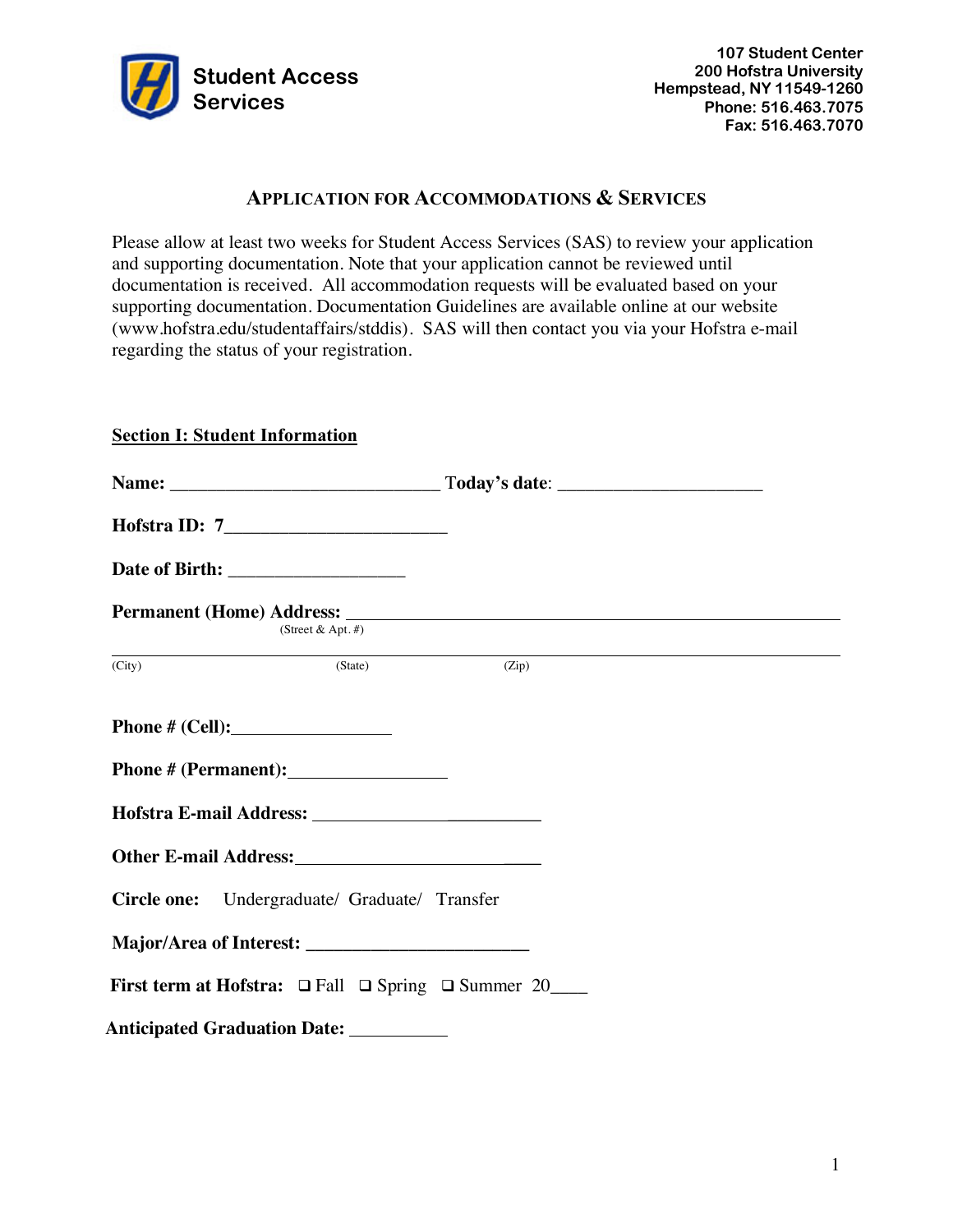**Section II: Disability Related Information** 

 **Please answer the following questions regarding your disability and how it impacts your ability to learn, attend, or participate in University life.** 

- **1. Please indicate your disability type(s). Check all that apply:**
- □ Learning Disability
- Attention Deficit/Hyperactivity Disorder (AD/HD)
- Physical Disability (mobility impairment)
	- Please specify:
- • Chronic Medical Condition
	- Please specify:
- • Psychiatric Disability
	- ¨ Please specify:
- Visual Impairment or Blindness
- □ Deaf or Hard-of-Hearing
- **I** Temporary Injury/Condition
	- Please specify:
- Other

l

◆ Please specify:

## **2. Please check all that apply:**

- $\Box$  I use a wheelchair.
- **I** use an assistive mobility device (braces, crutches, cane, or prosthesis).
- I wear a hearing aid.
- □ I need to read lips of instructors.
- □ I rely on sign-language interpreting services.
- I have difficulty reading the blackboard.
- $\Box$  I have difficulty taking notes in class.
- $\Box$  I have difficulty writing.
- I have difficulty standing / walking /using stairs
- I need a comfort/service animal
- I utilize assistive technology.
	- Please specify:
- **3. Are you currently taking any medication related to your disability or medical condition? If so, are there any side effects that impact your learning and daily functioning?**